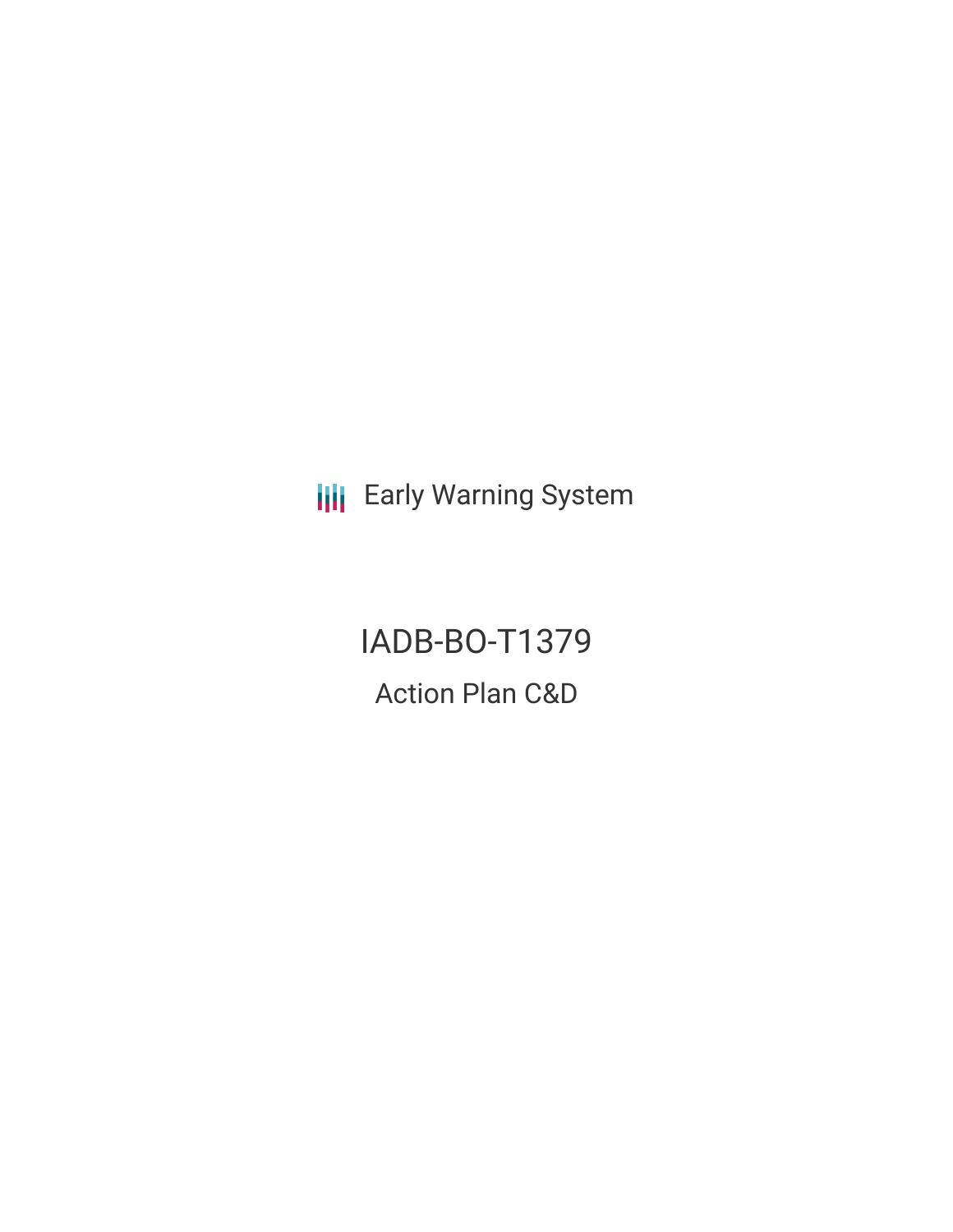

## **Quick Facts**

| <b>Countries</b>               | Bolivia                                |
|--------------------------------|----------------------------------------|
| <b>Financial Institutions</b>  | Inter-American Development Bank (IADB) |
| <b>Status</b>                  | Active                                 |
| <b>Bank Risk Rating</b>        | C                                      |
| <b>Voting Date</b>             | 2022-01-03                             |
| <b>Borrower</b>                | <b>Plurinational State of Bolivia</b>  |
| <b>Sectors</b>                 | <b>Technical Cooperation</b>           |
| <b>Investment Type(s)</b>      | <b>Advisory Services</b>               |
| <b>Investment Amount (USD)</b> | $$0.54$ million                        |
| <b>Grant Amount (USD)</b>      | $$0.54$ million                        |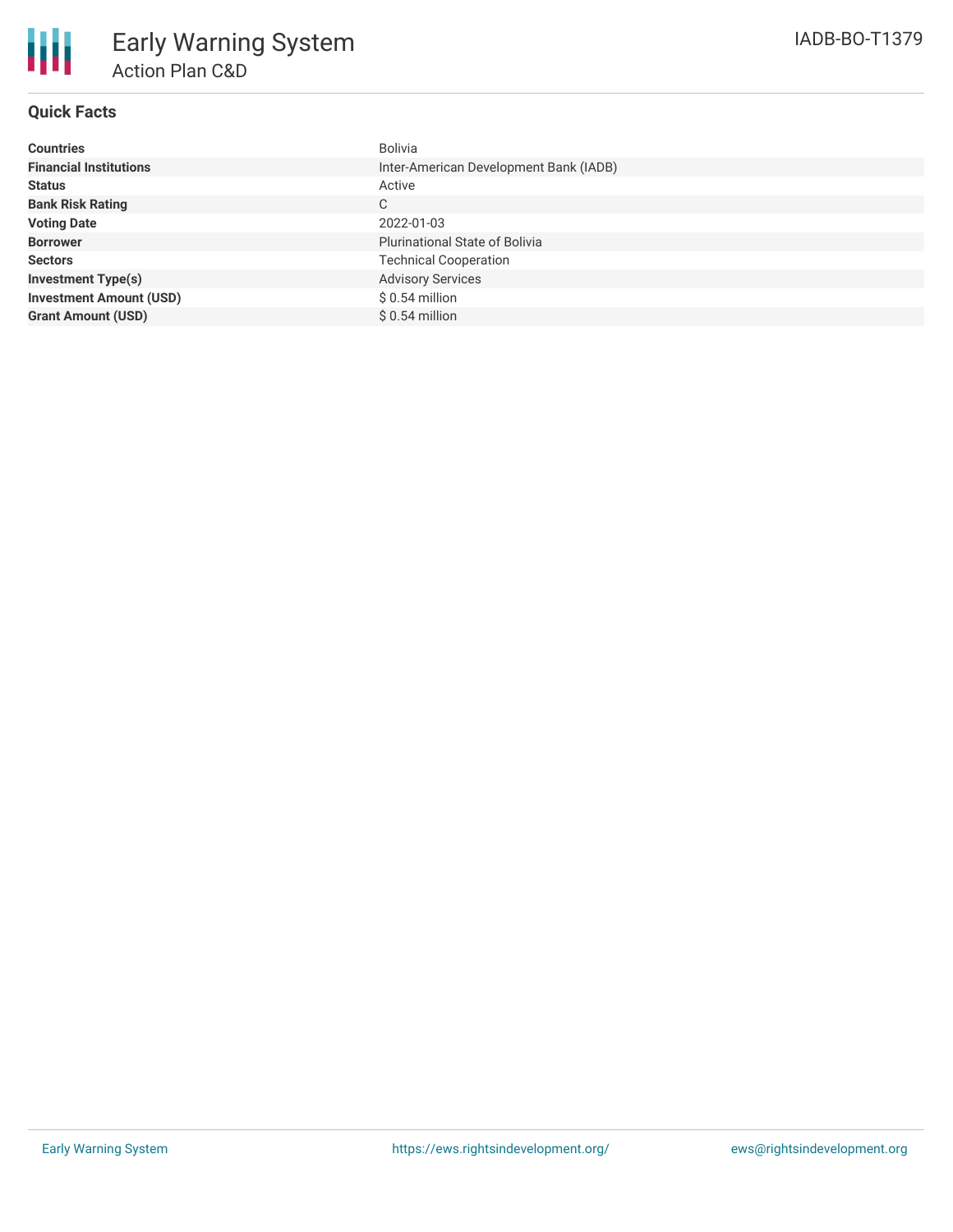# **Project Description**

Action Plan C&D;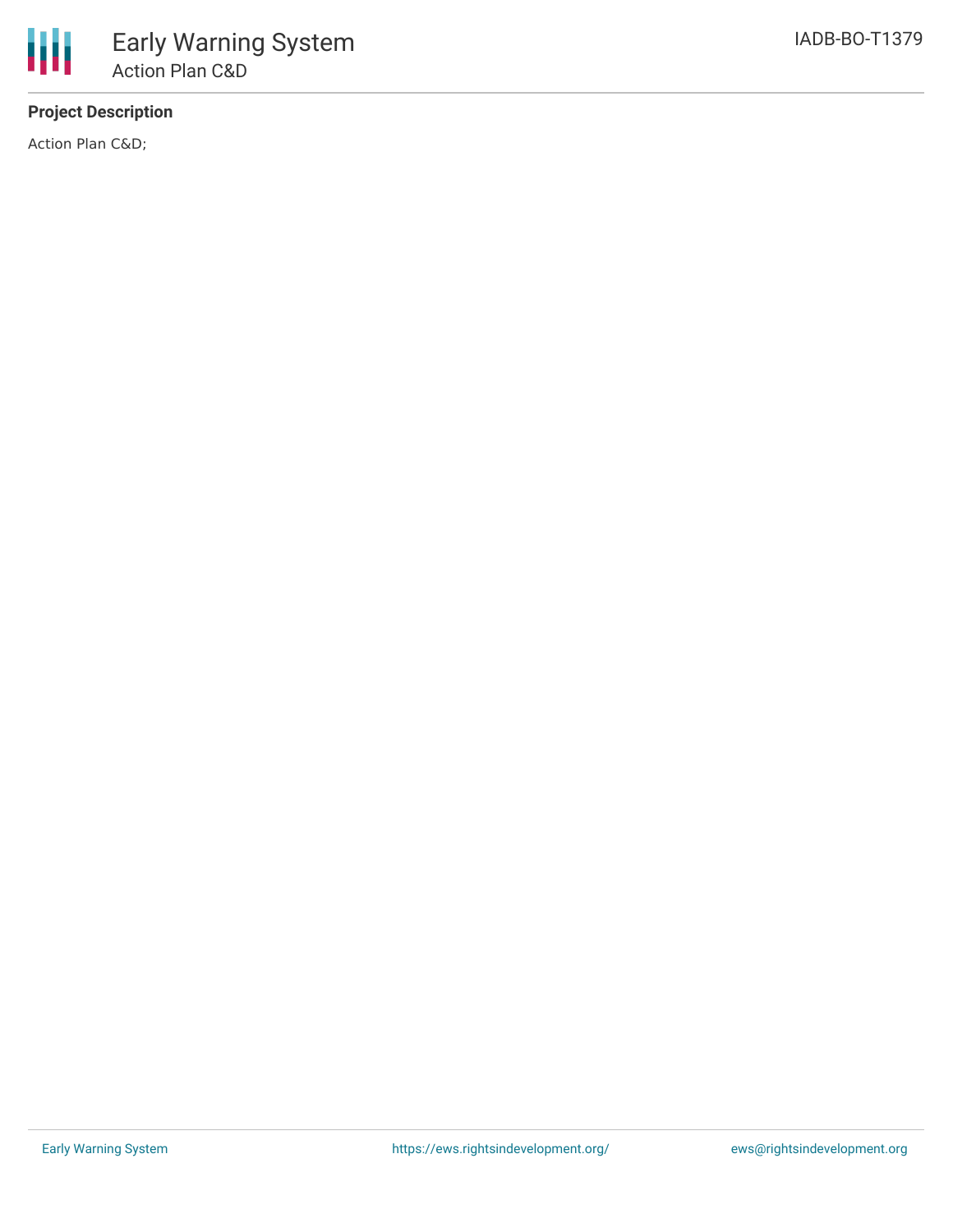### **Investment Description**

• Inter-American Development Bank (IADB)